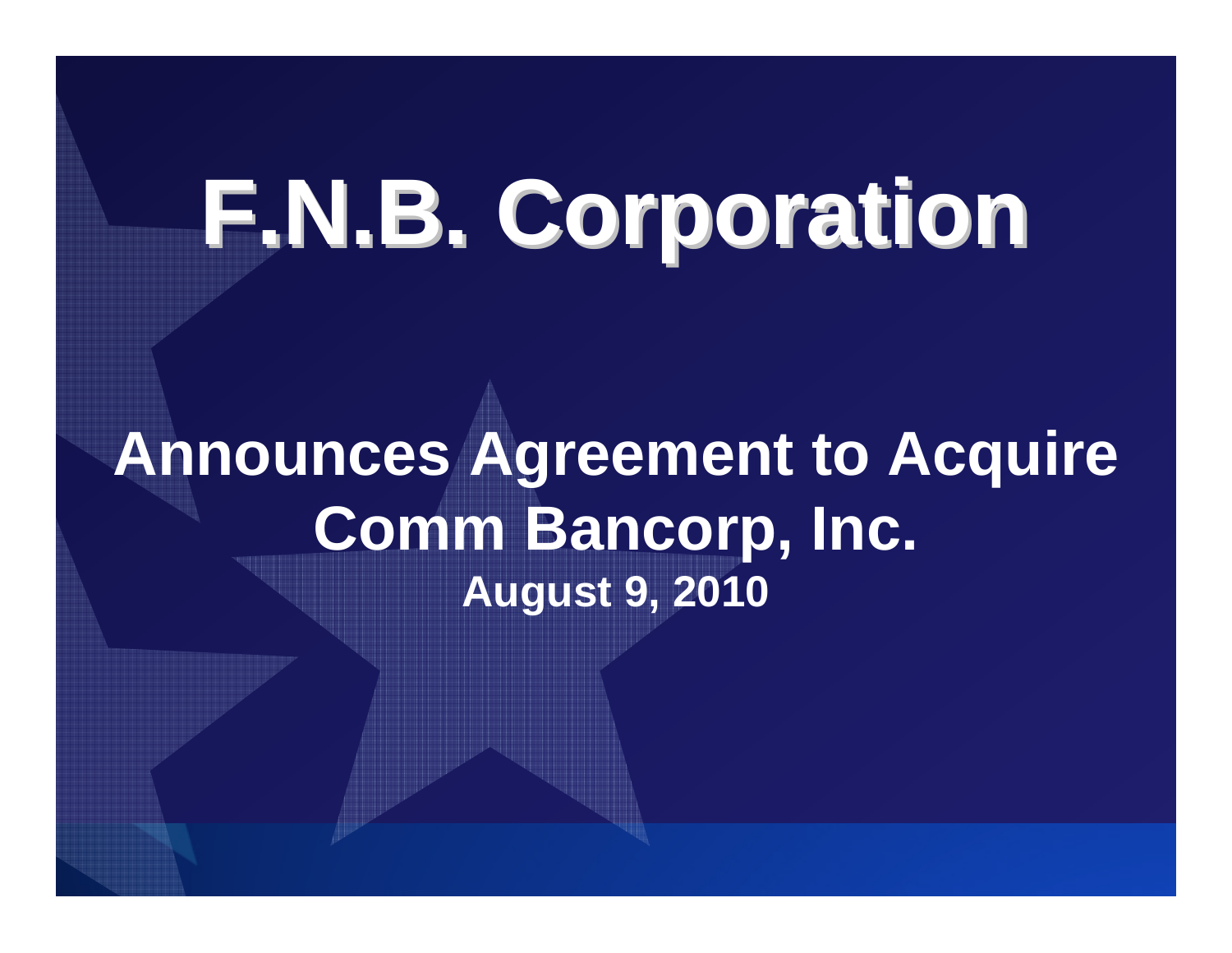

### Strategic Rationale



**• Comm Bancorp, Inc (15 branches)** • **F.N.B. Corporation (223 branches)**

- $\blacktriangleright$  Natural market extension into Northeastern Pennsylvania
	- Accretive demographics
	- Enhances market share in Scranton-Wilkes-Barre MSA
- $\blacktriangleright$ Lucrative Marcellus Shale area
- $\blacktriangleright$  Opportunities to leverage core strengths in commercial and consumer banking
- $\blacktriangleright$  Financially attractive
	- Immediately accretive to EPS (excl. one-time costs)
	- Greater than 20% IRR
	- 1.31x TBV
	- $-$  3.3% core deposit premium $^{\rm 1}$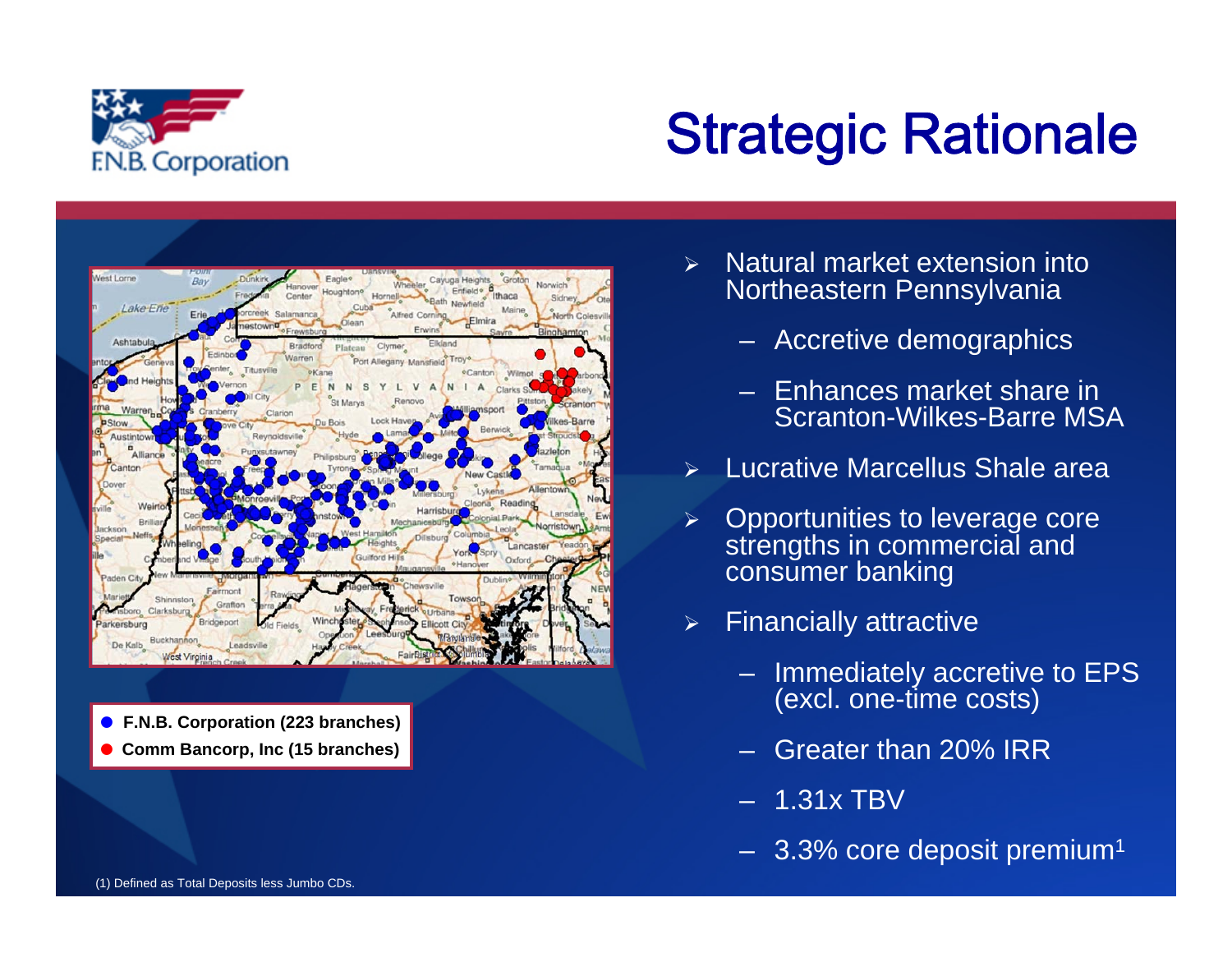

## Traditional Community Bank

- $\blacktriangleright$  \$642 million in assets
	- –\$465 million in loans
	- –\$577 million in deposits
- $\blacktriangleright$  Good capital levels
	- 8.31% TCE / TA
	- –10.40% Tier 1
	- –13.29% Total Capital
- $\blacktriangleright$  Manageable credit quality
	- 3.89% NPAs / Assets
	- 3.21% LLR / Gross Loans

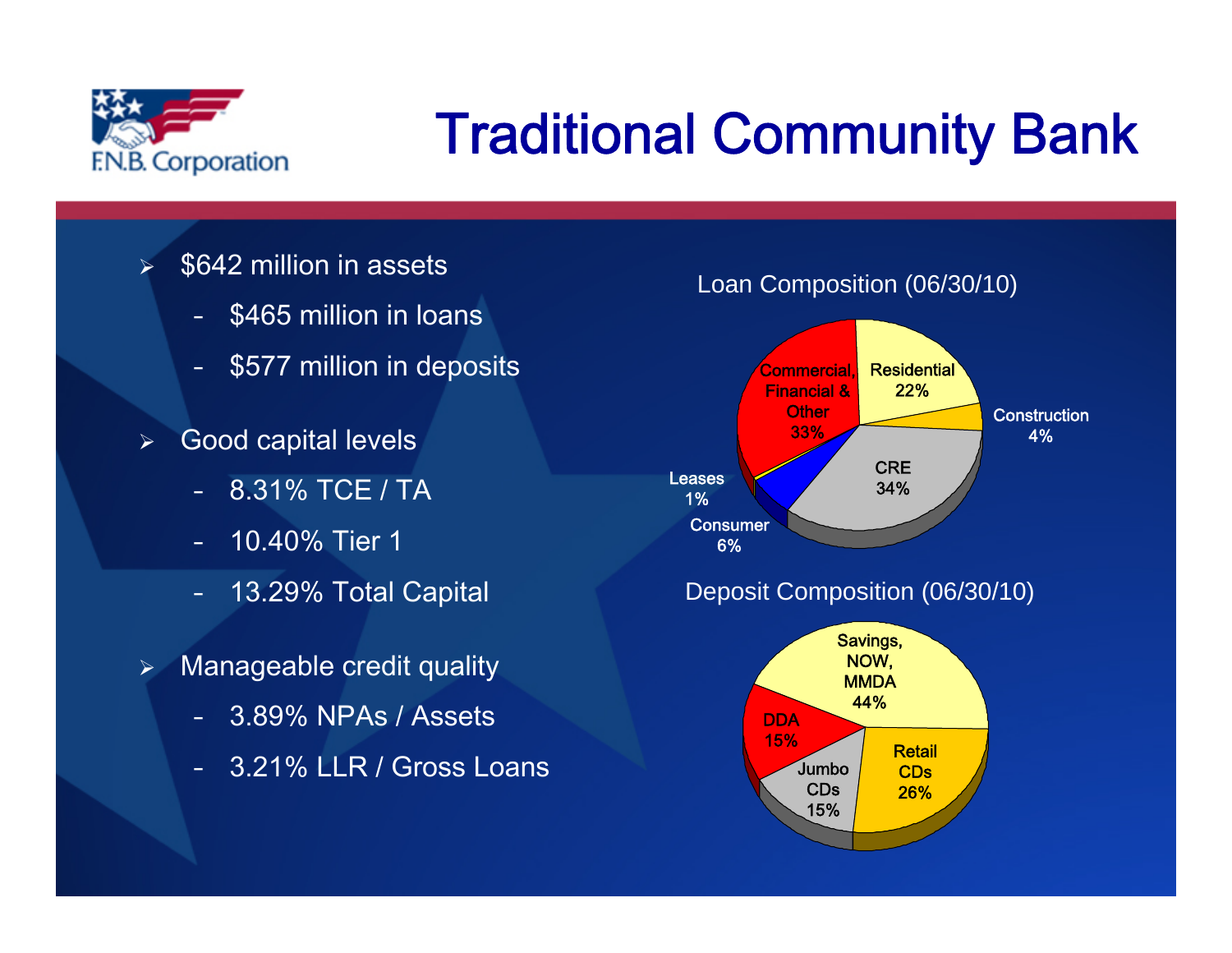

## Detailed Due Diligence Process

 $\blacktriangleright$ Comprehensive review of all operations and business lines

- – Cost savings of 26%, net of identified needs for additional resources
- –Revenue synergies identified but not assumed
- $\blacktriangleright$  Extensive credit review
	- – 67% of \$330 million in commercial loans were reviewed (61% of C&I, 72% of CRE)
	- All criticized loans over \$100,000 were reviewed
	- – Credit mark based on very conservative estimates of credit losses for both performing and non-performing loans
		- Federal Reserve exam of Comm Bancorp, Inc. in 2009 resulted in \$7.0 million increase of the allowance for loan losses to \$15 million as of 6/30/2010
		- Identified additional credit mark of \$15 million (pre-tax) and reflected in pricing of transaction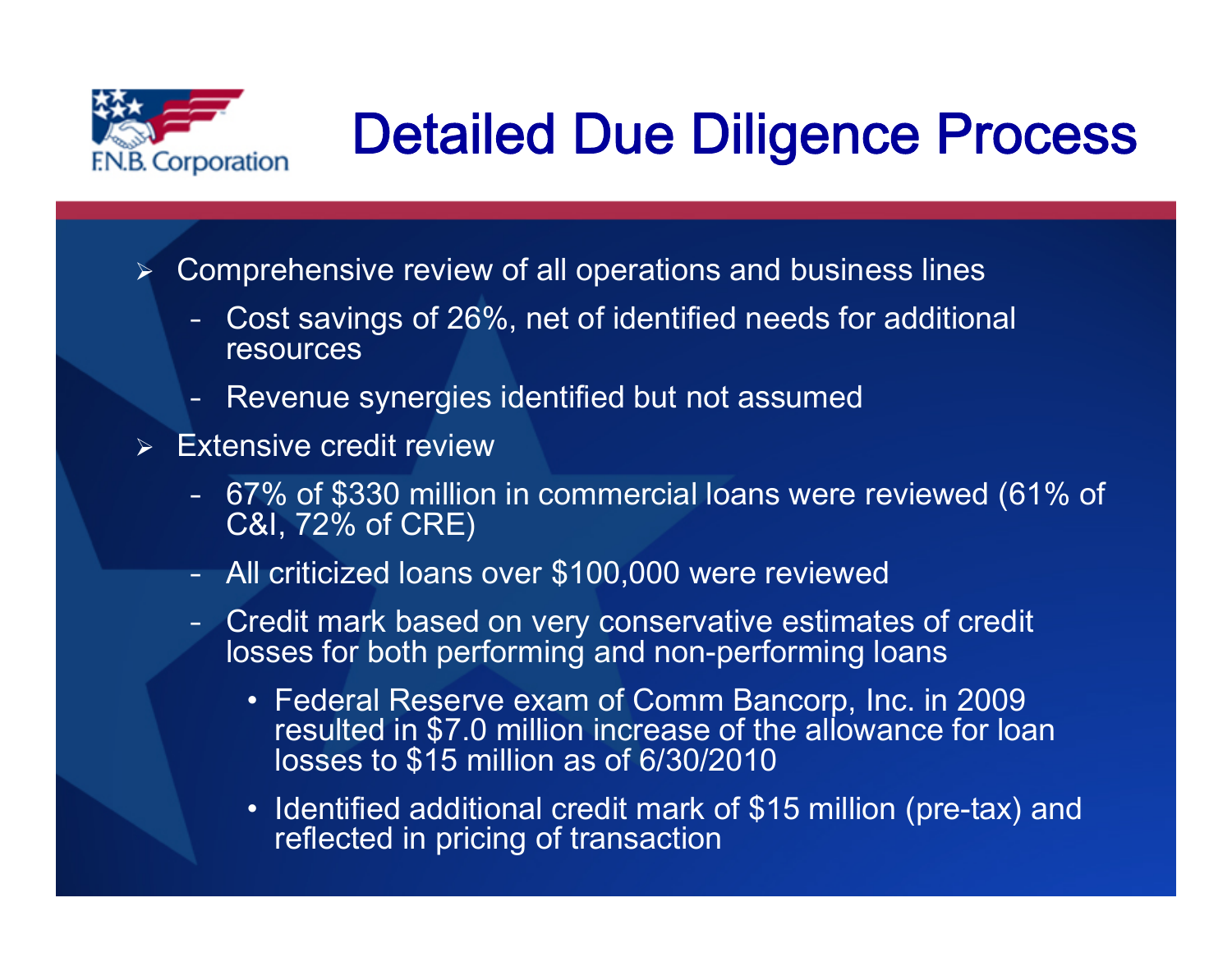

#### Transaction Overview

| Consideration:                 | 3.4545 shares of FNB plus \$10.00 in cash per share of<br>Comm Bancorp, Inc. (75% stock / 25% cash) |  |
|--------------------------------|-----------------------------------------------------------------------------------------------------|--|
| Deal Value and Pricing:        | Approximately \$70 million; 1.31x TBV                                                               |  |
| <b>Detailed Due Diligence:</b> | Completed                                                                                           |  |
| <b>Closing Condition:</b>      | Comm Bancorp Inc.'s Delinguent Loans must be less<br>than \$65 million                              |  |
| <b>Required Approvals:</b>     | Customary regulatory and shareholder approvals                                                      |  |
| <b>Expected Closing:</b>       | Late Q4 2010                                                                                        |  |
|                                |                                                                                                     |  |